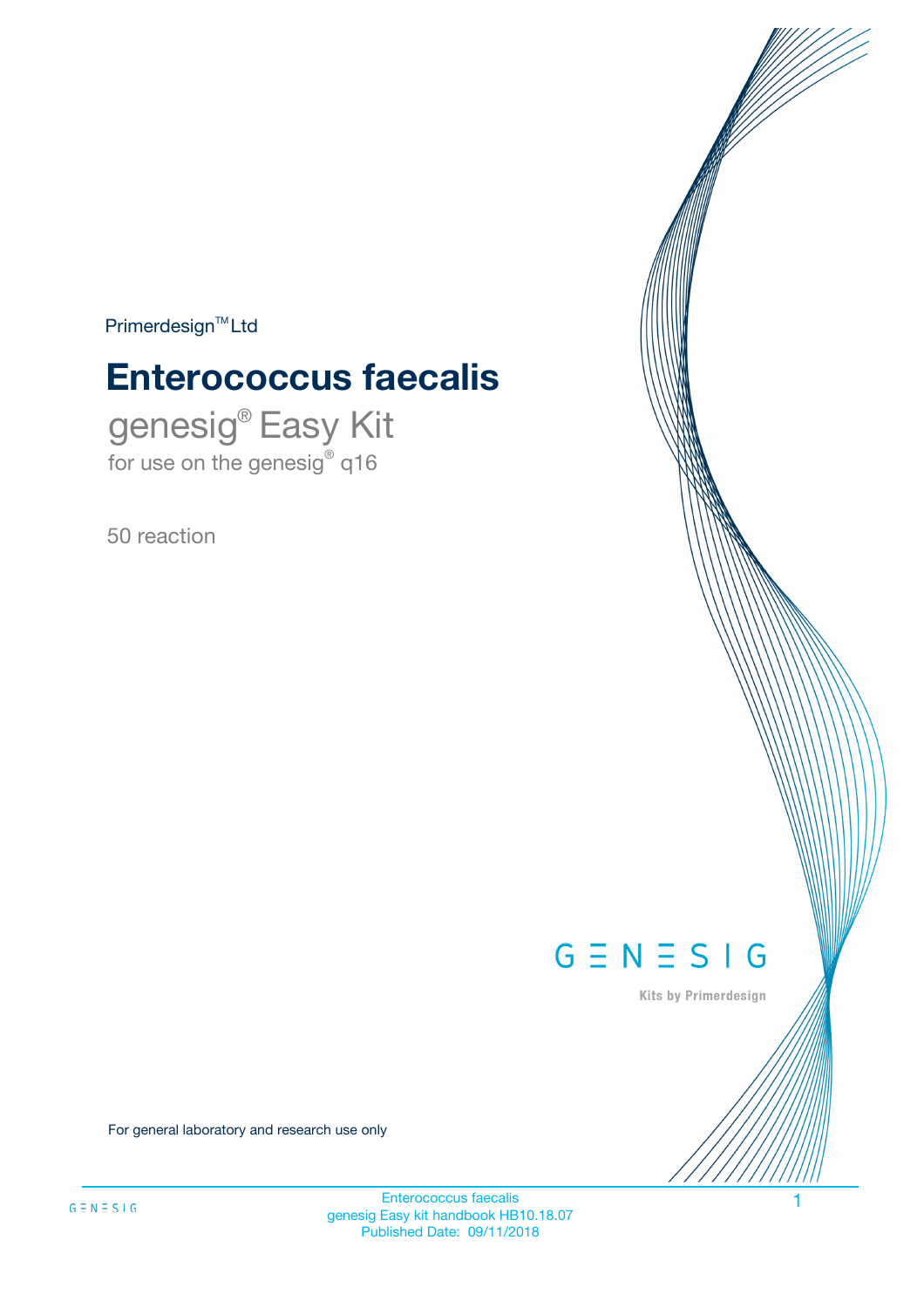# genesig® Easy: at a glance guide

#### **For each DNA test**

| Component               | <b>Volume</b>   | Lab-in-a-box pipette |  |
|-------------------------|-----------------|----------------------|--|
| E.faecalis reaction mix | $10 \mu$        |                      |  |
| <b>Your DNA sample</b>  | 10 <sub>µ</sub> |                      |  |

#### **For each positive control**

| Component                 | Volume          | Lab-in-a-box pipette |  |
|---------------------------|-----------------|----------------------|--|
| E.faecalis reaction mix   | 10 <sub>µ</sub> |                      |  |
| Positive control template | 10 <sub>µ</sub> |                      |  |

#### **For each negative control**

| Component               | <b>Volume</b>   | Lab-in-a-box pipette |  |
|-------------------------|-----------------|----------------------|--|
| E.faecalis reaction mix | 10 <sub>µ</sub> |                      |  |
| <u>Water</u>            | 10 <sub>µ</sub> |                      |  |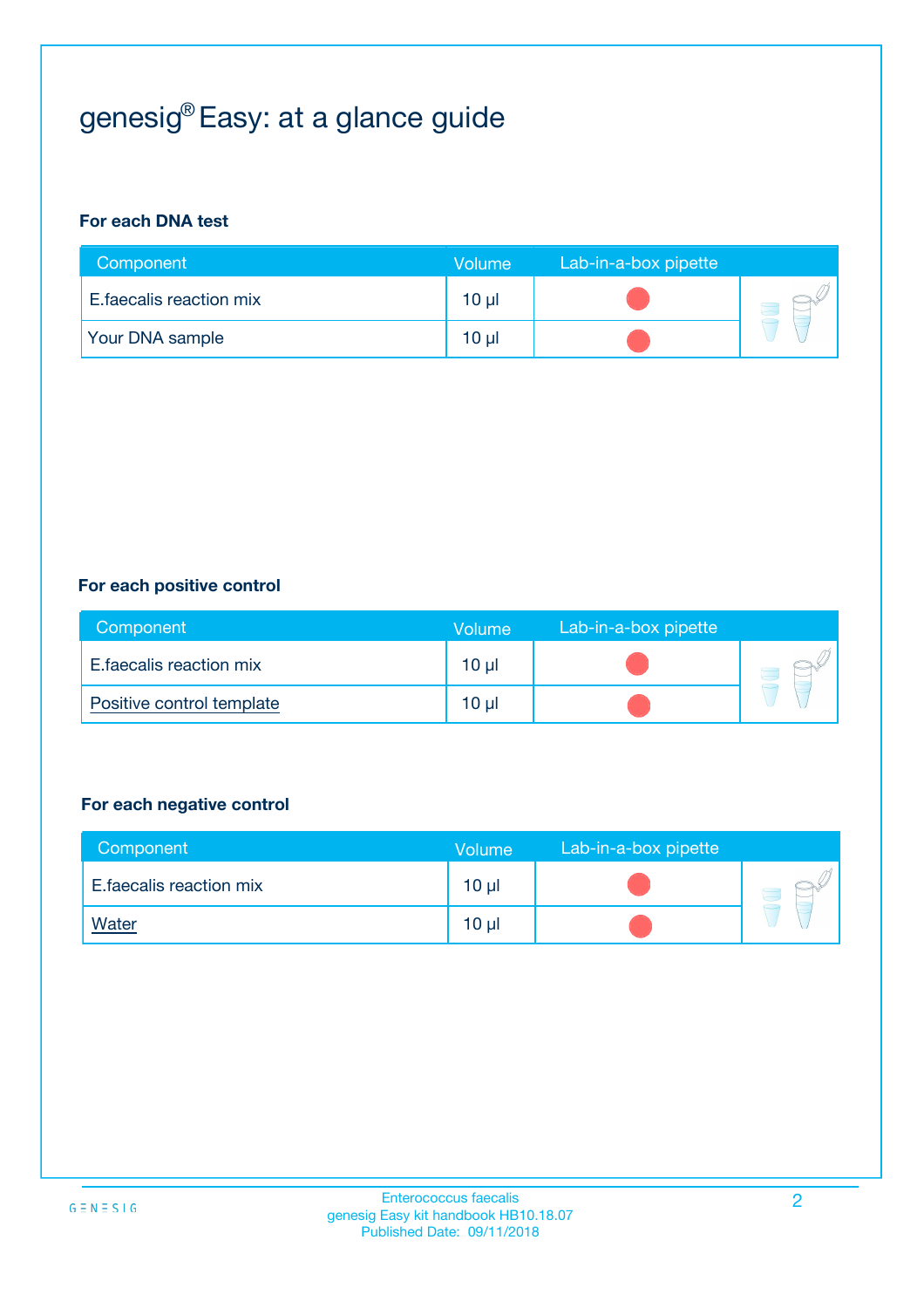# Kit Contents



# Reagents and equipment to be supplied by the user

#### **genesig® q16 instrument**

#### **genesig® Easy Extraction Kit**

This kit is designed to work well with all processes that yield high quality RNA and DNA but the genesig Easy extraction method is recommended for ease of use.

#### **genesig® Lab-In-A-Box**

The genesig Lab-In-A-Box contains all of the pipettes, tips and racks that you will need to use a genesig Easy kit. Alternatively if you already have these components and equipment these can be used instead.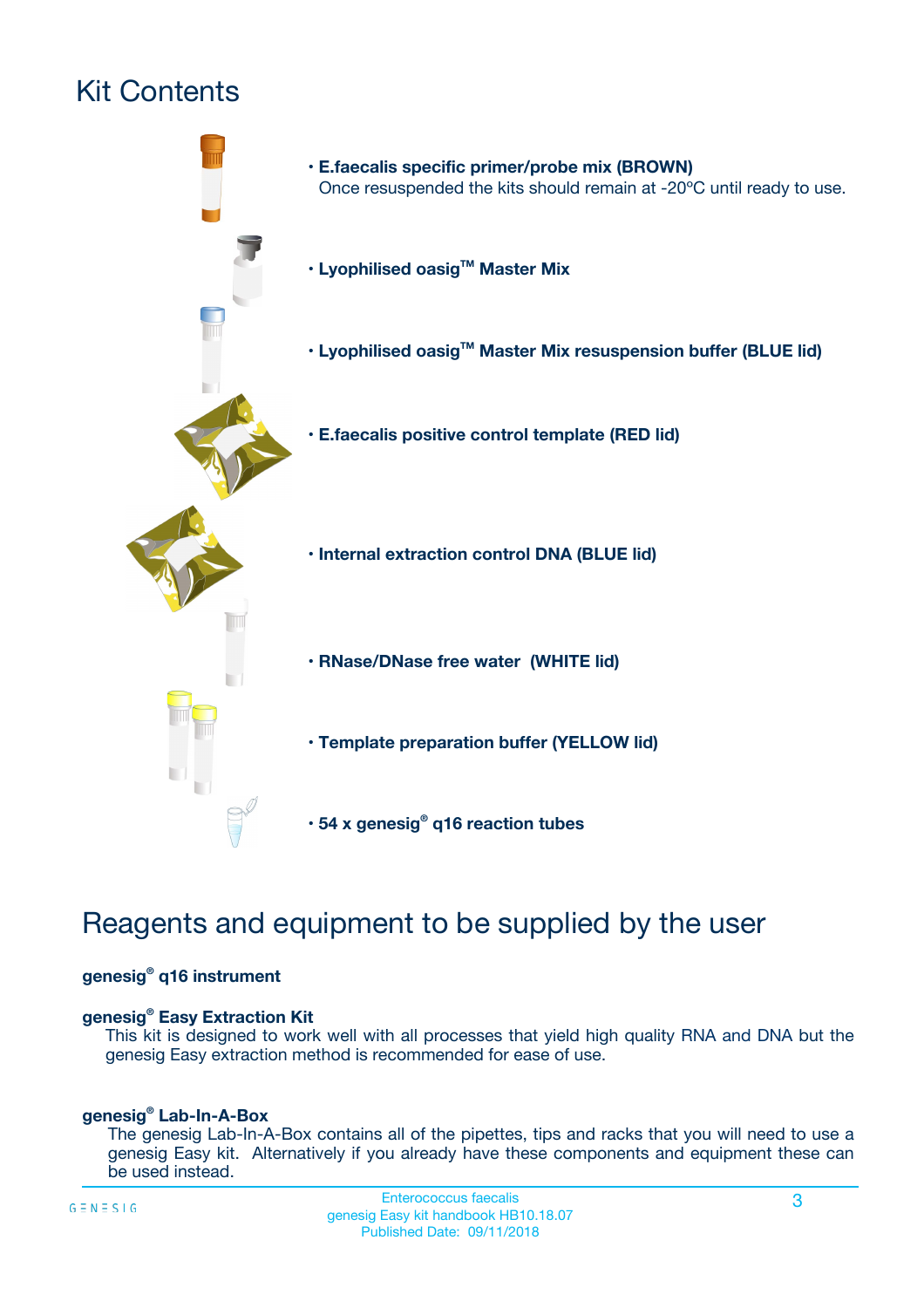# Step-by-step guide

## 1. Create your reaction mix



Use the blue pipette to transfer 500µl**\*** of the oasig Master Mix resuspension buffer into the tube of lyophilised oasig Master Mix and mix well by gently swirling. Then transfer all of that master mix into the brown tube labelled E.faecalis primers/probe.

**\***Transfering 525µl of the oasig Master Mix resuspension buffer to your oasig Master Mix (instead of the 500µl recommended above) will enable you to take full advantage of the 50 reactions by accounting for volume losses during pipetting. In order to do so with the genesig Easy fixed volume pipettes use 1x blue, 2x red and 1x grey pipettes to make the total volume. Please be assured that this will not adversely affect the efficiency of the test.

Cap and shake tube to mix. A thorough shake is essential to ensure that all components are resuspended. **Failure to mix well can produce poor kit performance.**

Leave to stand for 5 minutes. Now your reaction mix is ready to use.

Store the reaction mix in the freezer from hereon.

#### Top tip

- Ensure that the reaction mix is mixed thoroughly before each use by shaking.
- **•** Once resuspended do not expose genesig Easy kit to temperatures above -20°C for longer than 30 minutes at a time.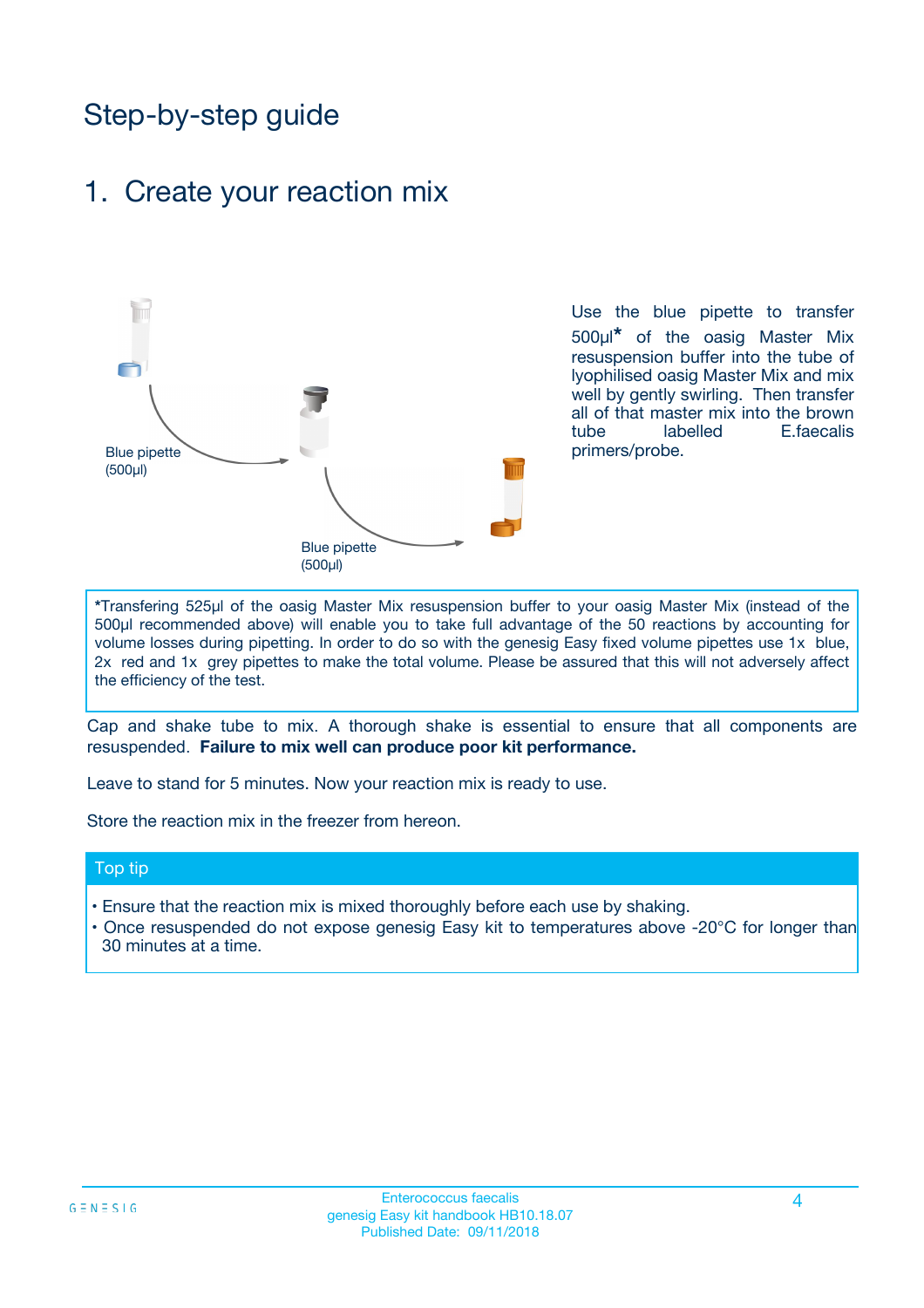# 2. Internal extraction control



Use the blue pipette to transfer 1000µl (2 x 500µl) of template preparation buffer into the Internal Extraction Control DNA tube. Cap and shake tube to mix.

Your kit contains Internal Extraction Control DNA. This is added to your biological sample at the beginning of the DNA extraction process. It is extracted along with the DNA from your target of interest. The q16 will detect the presence of this Internal Extraction Control DNA at the same time as your target. This is the ideal way to show that your DNA extraction process has been **successful.** 

#### **If you are using an alternative extraction kit:**

Use the red pipette to transfer 10µl of Internal Extraction Control DNA to your sample **after** the lysis buffer has been added then follow the rest of the extraction protocol.

#### **If you are using samples that have already been extracted:**

Use the grey pipette to transfer 5µl of Internal Extraction Control DNA to your extracted sample.

## 3. Add reaction mix to all reaction tubes



For every reaction to be run, use the red pipette to add 10µl of your E.faecalis reaction mix to every tube.

#### Top tip

- Always pipette the reaction mix directly into the bottom of the tube.
- You can label the tube lids to aid your reaction setup but avoid labelling tube sides.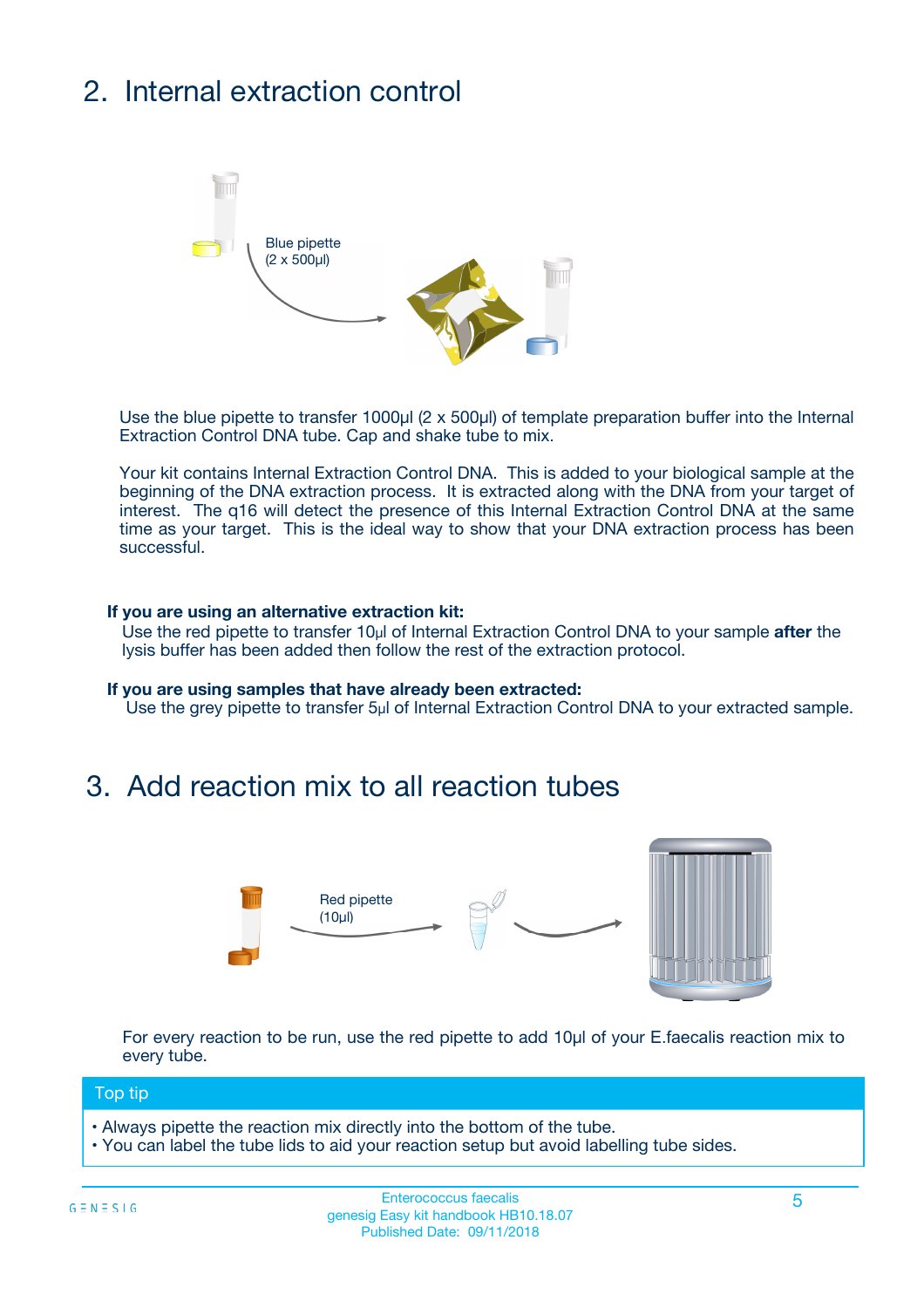## 4. Negative control



For each test you will require a negative control. Instead of DNA, water is used. This sample should typically prove negative thus proving that all of your positive samples really are positive.

To create a negative control reaction simply use the red pipette to add 10µl of the water to the required reaction tubes. Close these tubes after adding the water.

Because some genesig kit targets are common in the environment you may occasionally see a "late" signal in the negative control. The q16 software will take this into account accordingly.

#### Top tip

**•** Always add the water to the side of the tube to reduce the introduction of bubbles.

### 5. Set up a test



For each sample you wish to analyse, use the red pipette to add 10µl of your DNA sample to the required reaction tubes. Close these tubes after adding the sample. Always change pipette tips between samples.

#### Top tip

**•** Always add the DNA sample to the side of the tube to reduce the introduction of bubbles.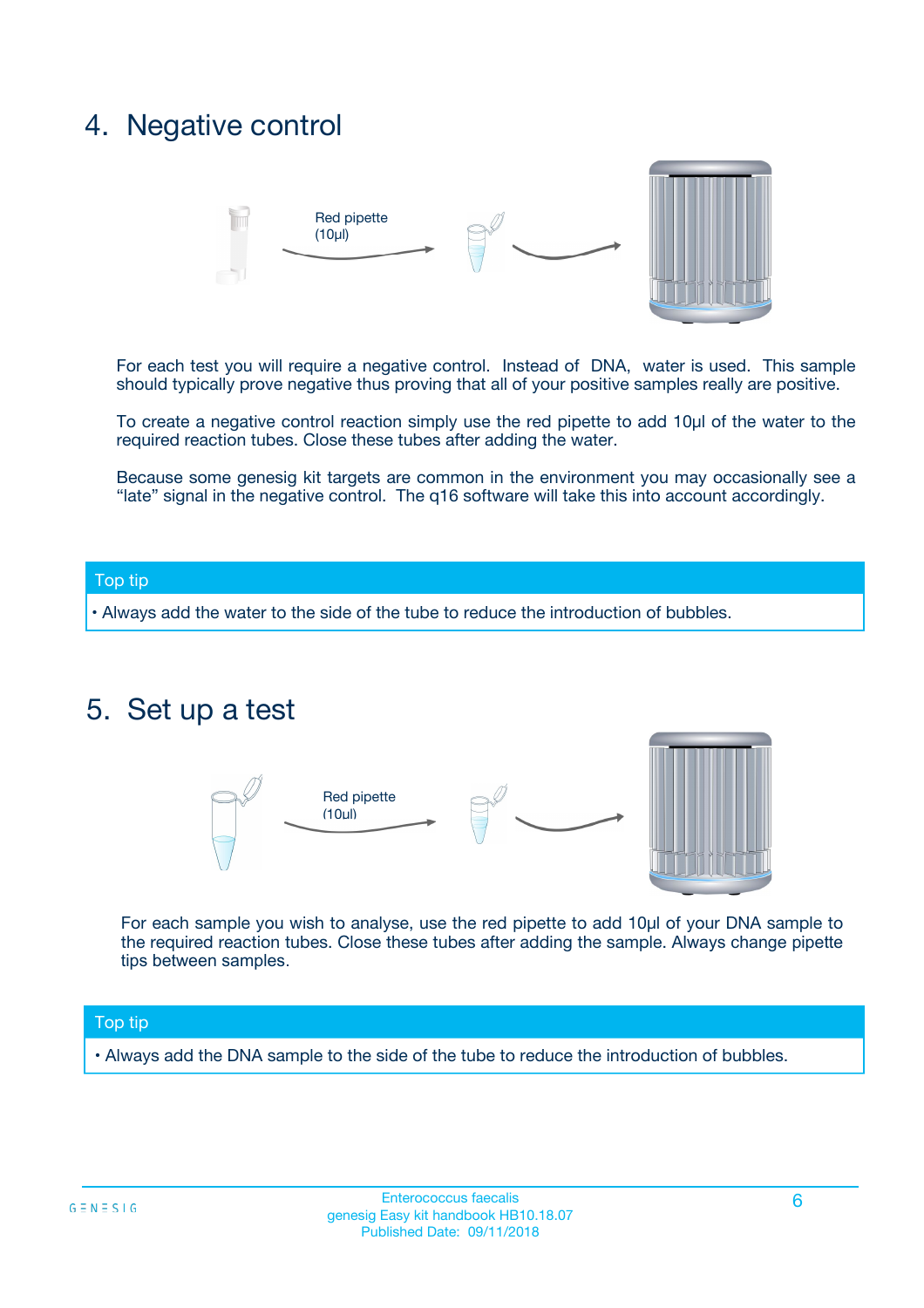## 6. Positive control



Use the blue pipette to transfer 1000µl (2 x 500µl) of template preparation buffer into the positive control template tube. Cap and shake tube to mix.

Each time you run a test you will require a positive control. This is a small portion of DNA from your target of interest. It serves two purposes:

1. It will always test positive so it shows that everything is working as it should be.

2. The q16 software knows how much DNA is present in the positive control. So it can automatically compare your sample of interest with the positive control to calculate the amount of target DNA in your sample.

To create a positive control reaction, simply use 10µl of the positive control instead of your DNA sample.



Take great care when setting up your positive control. The positive control template has the potential to give you a false positive signal in your other samples. Set positive controls up last after all other sample tubes are closed. Always change pipette tips between samples. You may even choose to set up positive controls in a separate room.

#### Top tip

**•** Always add the positive control to the side of the tube to reduce the introduction of bubbles.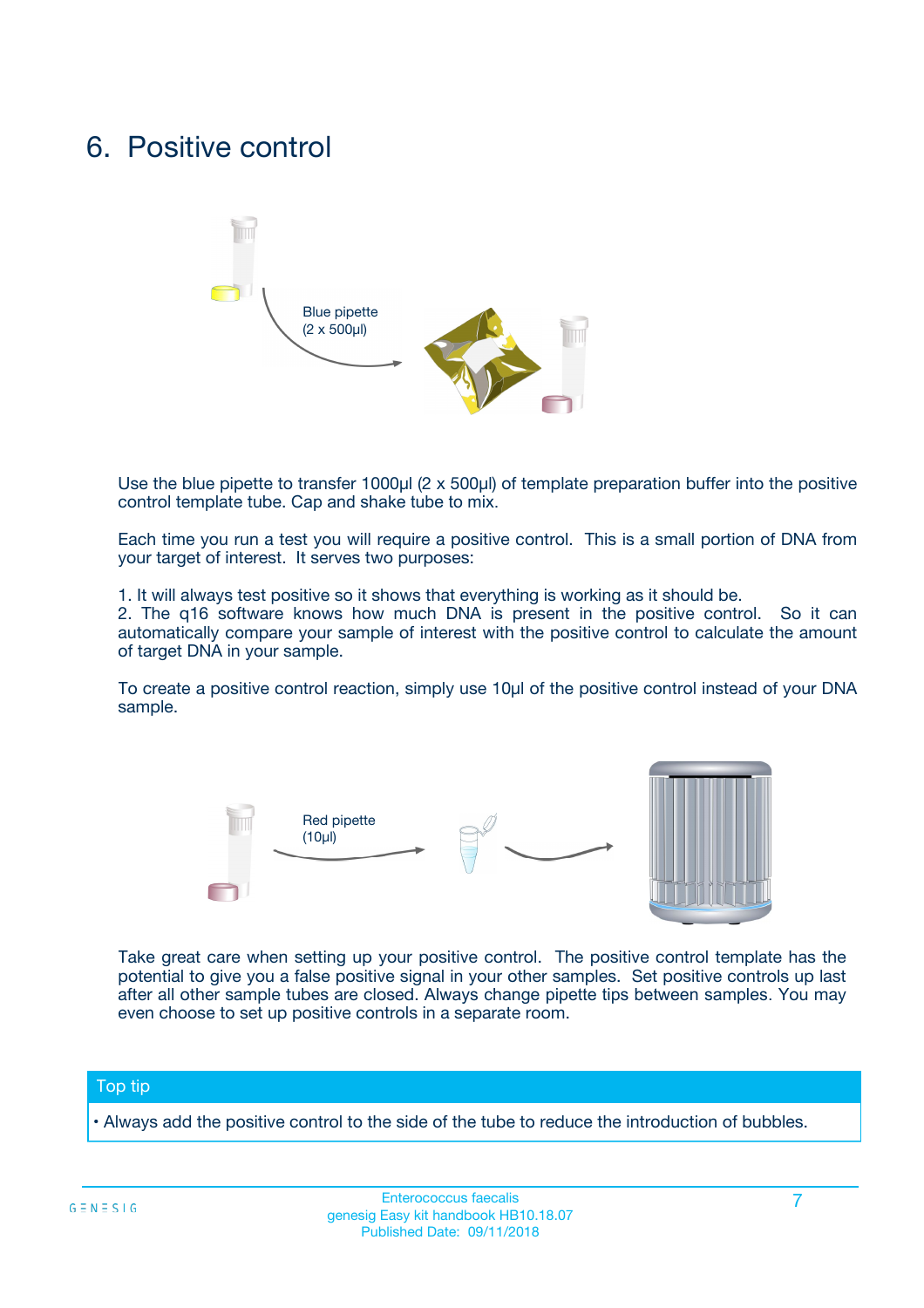# 7. Running the test

Place the tubes into the correct positions in your q16 as defined by the software, this may include positioning of empty tubes to ensure that the q16 lid is balanced. The run can then be started.

| genesig q16 PCR software - 1.2                                               |                                     | $\Box$                                                                                  |
|------------------------------------------------------------------------------|-------------------------------------|-----------------------------------------------------------------------------------------|
| Unsaved (New Experiment 2<br>$\vert \cdot \vert$<br><b>Open Experiments:</b> | <b>D</b> Open<br>Save<br>$\Box$ New | Save As<br><b>C</b> Close<br>$G \equiv N \equiv S \mid G$<br><b>&amp; Configuration</b> |
| Setup<br><b>Results</b><br><b>Stages:</b>                                    |                                     |                                                                                         |
| <b>Notes</b>                                                                 | Samples                             | <b>Tests</b>                                                                            |
| <b>Name and Details</b>                                                      | Color<br>Name                       | Note<br>Color<br>Note<br>Name                                                           |
| New Experiment 2017-10-26 11:06                                              | Sample 1                            | 条<br>علي<br>Test 1                                                                      |
| Kit type: genesig® Easy Target Detection kit                                 | Sample 2                            |                                                                                         |
| Instrument Id.:                                                              | Sample 3                            | $\qquad \qquad \blacksquare$<br>$\qquad \qquad \blacksquare$                            |
| Run Completion Time:                                                         | Sample 4                            |                                                                                         |
| <b>Notes</b>                                                                 | Sample 5<br>A<br>v                  | $\triangle$<br>4<br>$\oplus$<br>₩                                                       |
| <b>Well Contents</b>                                                         |                                     | <b>Run</b>                                                                              |
| Pos.<br>Test                                                                 | Sample                              | <b>Run Status</b>                                                                       |
| Test 1<br>-1                                                                 | <b>Negative Control</b>             | $\blacktriangle$                                                                        |
| $\overline{2}$<br>Test 1                                                     | <b>Positive Control</b>             |                                                                                         |
| $\overline{\mathbf{3}}$<br>Test 1                                            | Sample 1                            | Show full log                                                                           |
| Test 1<br>$\overline{4}$                                                     | Sample 2                            |                                                                                         |
| 5<br>Test 1                                                                  | Sample 3                            | <b>Run Control</b>                                                                      |
| 6<br>Test 1                                                                  | Sample 4                            |                                                                                         |
| $\overline{7}$<br>Test 1                                                     | Sample 5                            |                                                                                         |
| 8                                                                            |                                     | $\triangleright$ Start Run<br>Abort Run                                                 |
| <b>JOD FURTY TUDE TO BUILDED IN</b>                                          |                                     | $\overline{\mathbf{v}}$                                                                 |

#### Top tip

- Before loading tubes into the q16, check for bubbles! Flick the bottom of the tubes to remove any bubbles that may have formed during the test setup.
- Apply centrifugal force with a sharp wrist action to ensure all solution is at the bottom of the reaction tube.
- When repeating a test you can use a previous file as a template by clicking 'open' then selecting File name > Files of Type > Experiment file as template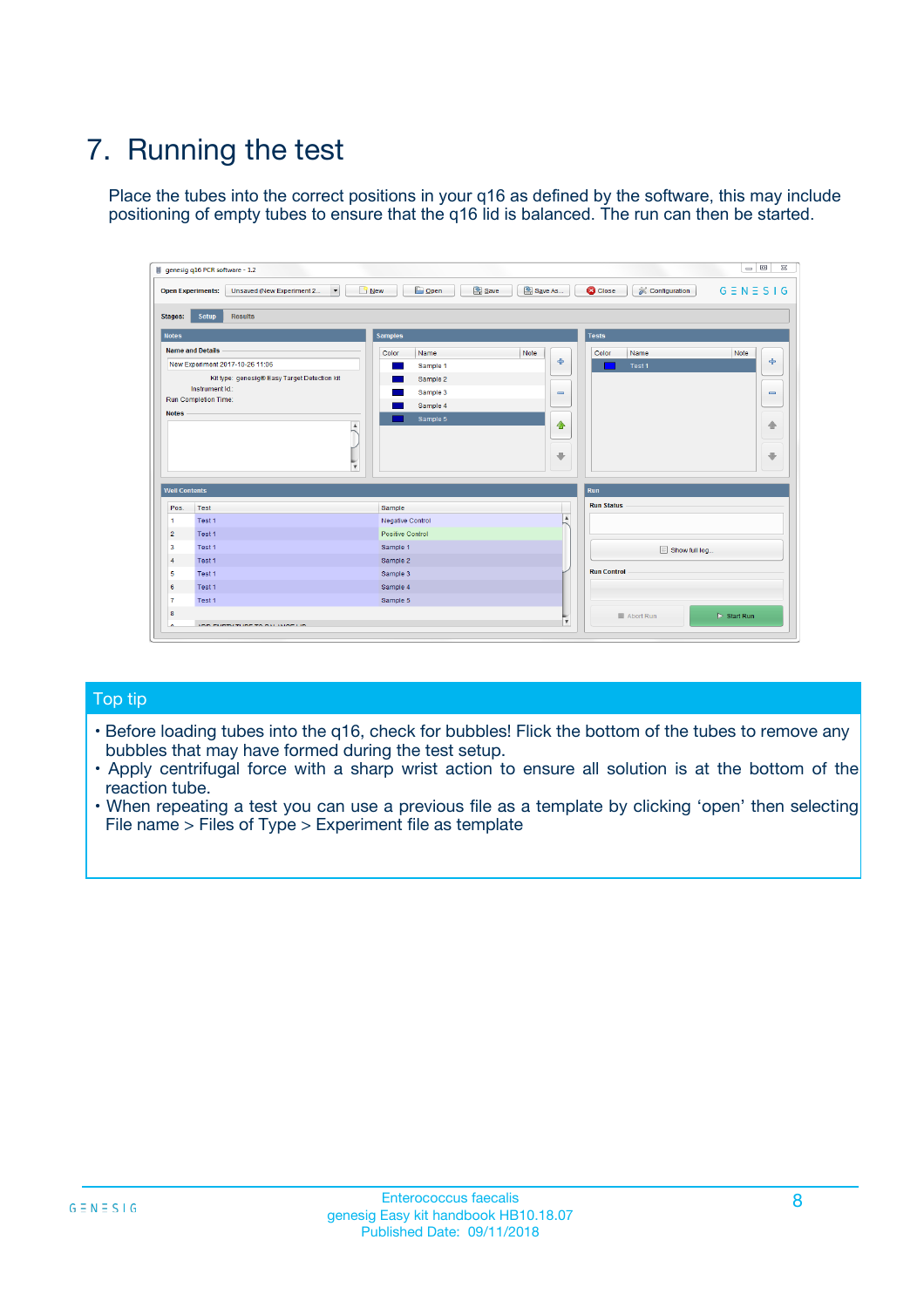## What do my results mean?

Analysis of your data is carried out automatically by the genesig q16. The following information is designed to help you fully understand a result or to troubleshoot:

### "Positive"

#### **Explanation**

Your sample has produced a positive result. Your target of interest is present and you can use the reported quantity.

"Negative"

#### **Explanation**

Your sample has produced a negative result. The target is not present in your sample.

### "Test contaminated"

#### **Explanation**

The Negative Control should be completely free of any DNA. If you see this error message it means that at some point during the setup, the Negative Control has been contaminated with DNA and has given a positive signal. This contamination has invalidated the test. The Positive Control and your test samples are both possible sources of contaminating DNA. The genesig q16 reaction tubes from previous runs will also contain very high amounts of DNA so it is important that these are carefully disposed of after the run is completed and NEVER OPENED. It may be the case that your kits have become contaminated which will lead to the same problem occurring repeatedly.

#### **Solutions**

1. Clean your working area using a commercial DNA remover solution to ensure the area is DNA free at the start of your run and re-run the test

2. If the problem persists then the kit has become contaminated and it will have to be discarded and replaced with a new kit. When you open the new kit, run a simple test to show that changing the kit has solved the problem. Prepare a test which includes only the Positive Control, the Negative Control and one 'mock sample'. For the 'mock sample' add water instead of any sample DNA. The result for the Negative Control and the mock sample should be negative indicating that contamination is no longer present.

#### **Preventive action**

An ideal lab set-up has a 'Clean area' where the test reagents are prepared and a 'sample area' where DNA samples and the Positive Control template are handled. The best workflow involves setting up all the test components (excluding the positive control template) in the clean area and then moving the tests to the sample area for sample and Positive Control addition. If this method is followed then the kit components are always kept away from possible sources of contamination. For extra security the Negative Control can be completely prepared and sealed in the clean area. All work areas should be decontaminated regularly with DNA remover.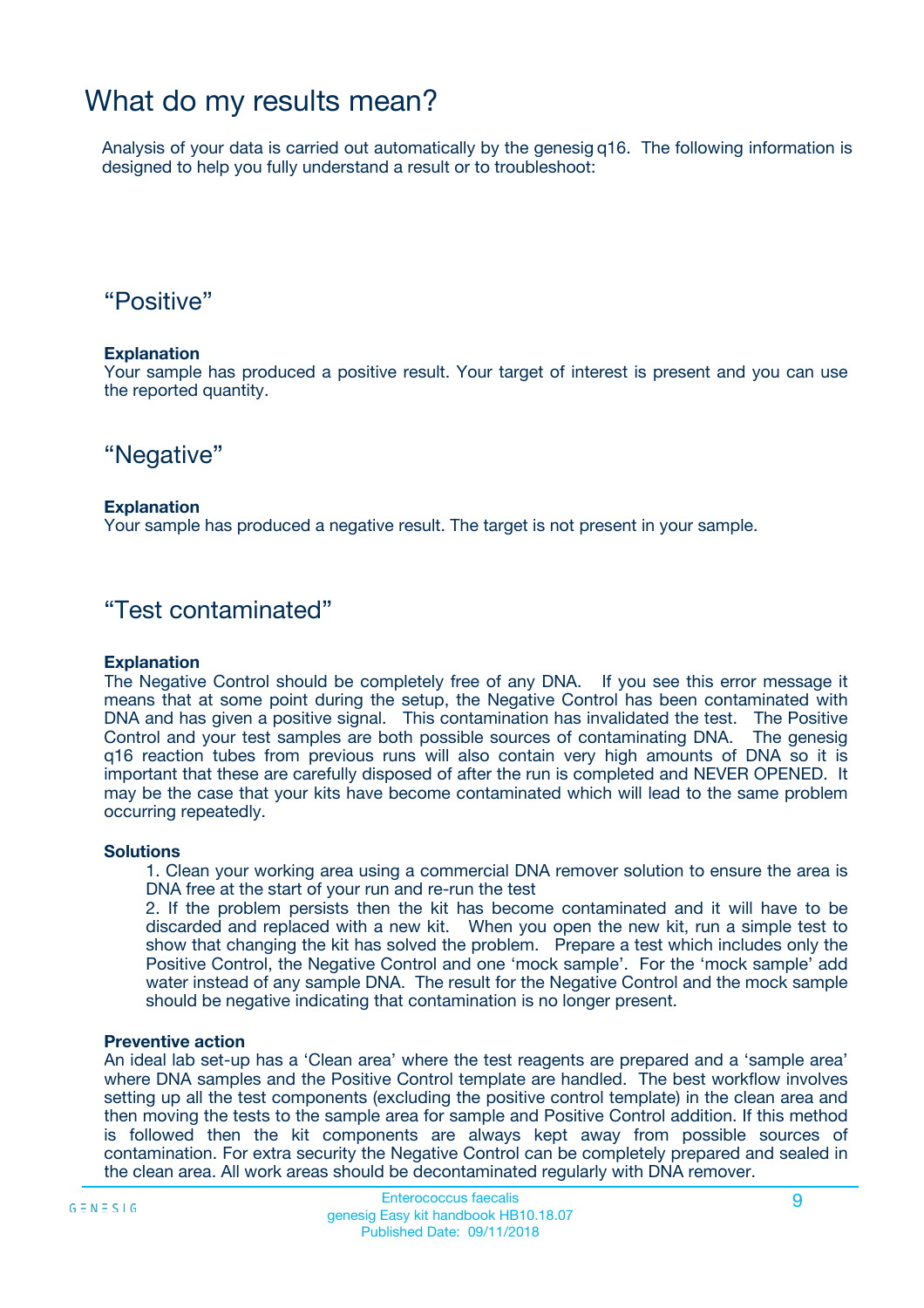### "Sample preparation failed"

#### **Explanation**

The test has failed because the quality of the sample was not high enough. The Internal Extraction Control component identifies whether the sample has been prepared correctly and is of suitable quality. This error message means that this quality control test has failed and the sample quality is not high enough for analysis.

#### **Solutions**

1. Check the sample preparation protocol for any user errors then repeat.

2. Poor quality samples can result from overloading the sample preparation protocol with too much starting material. Try reducing the amount of starting material then repeat.

3. Failing to add the Internal extraction Control DNA to your sample during the sample preparation protocol can also lead to a reported result of "sample preparation failed". Ensure that this step has not been overlooked or forgotten. If your samples are derived from an archive store or from a process separate from your genesig Easy extraction kit; you must add 5µl of Internal Extraction Control DNA into each 0.5ml of your sample to make it suitable for use on the q16.

### "Positive result, poor quality sample"

#### **Explanation**

The test is positive so if you are only interested in obtaining a 'present or absent' answer for your sample then your result is reliable. However, the test contains an Internal Extraction Control component that identifies if the sample is of high quality. This quality control test has failed and the sample is not therefore of high enough quality to accurately calculate the exact copy number of DNA present. If you require quantitative information for your sample then proceed with the solutions below.

#### **Solution**

For appropriate solutions, read the "Sample preparation failed" section of this handbook.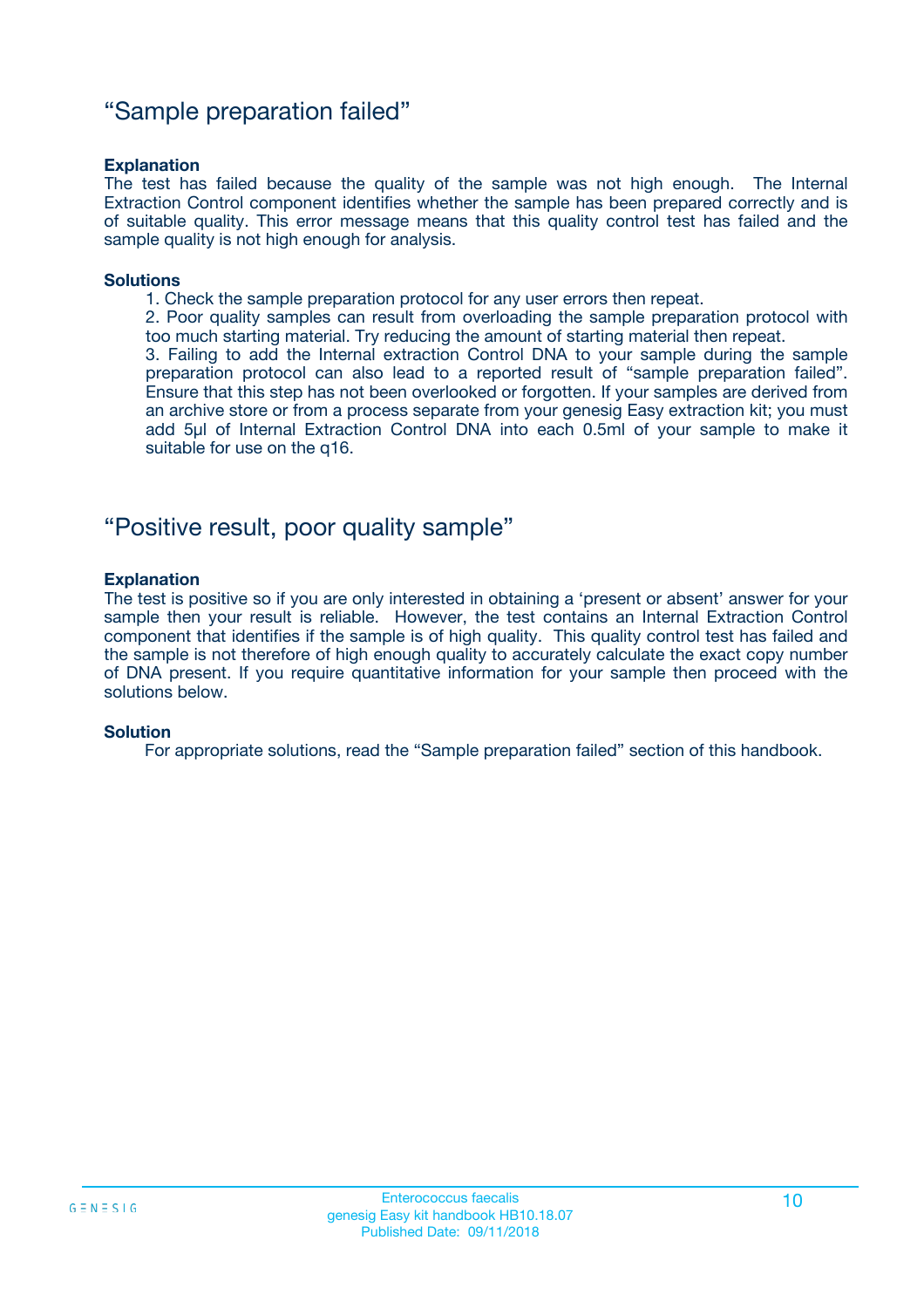### "Test failed"

#### **Explanation**

The test has failed because the Positive Control has not worked. The Positive Control is present to show that all aspects of the test are working correctly together. When this control test fails, the test as a whole is invalidated. This finding indicates that a problem has occurred in the reaction set-up part of the experiment and has nothing to do with sample preparation.

#### **Solutions**

- 1. Check the entire workflow and test set-up to look for any user errors, then repeat the test e.g. have the right colour pipettes and solutions been used with the correct tubes?
- 2. Ensure the positive and negative controls are inserted into the correct wells of your q16.

3. A component of the test may have 'gone off' due to handing errors, incorrect storage or exceeding the shelf life. When you open a new kit, run a simple test to show that changing the kit has solved the problem. Prepare a test which includes only the Positive Control, the Negative Control and one 'mock sample'. For the 'mock sample' add internal control template instead of any sample DNA. If the Positive Control works, the mock sample will now be called as a negative result.

### "Test failed and is contaminated"

#### **Explanation**

The Positive Control is indicating test failure, and the Negative Control is indicating test contamination. Please read the "Test Failed" and "Test contamination" sections of this technical support handbook for a further explanation.

#### **Solution**

For appropriate solutions, read both the "Test failed" and "Test contaminated" sections of this handbook.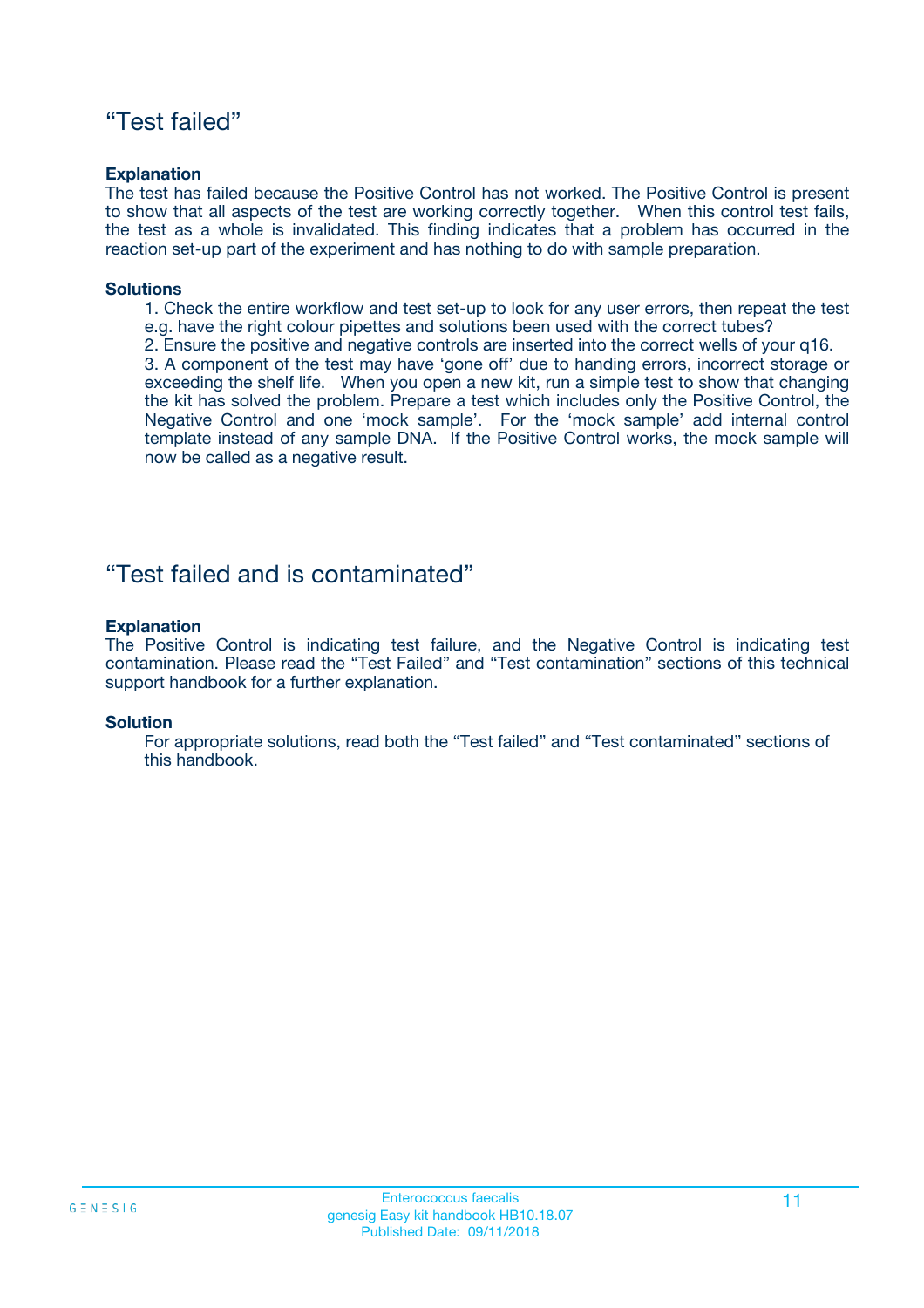# Enterococcus faecalis

Enterococcus faecalis is a Gram-positive commensally bacterium inhabiting the gastrointestinal tracts of humans and other mammals. Like other species in the genus Enterococcus, E. faecalis can cause life-threatening infections in humans, especially in the nosocomial (hospital) environment: the naturally high levels of antibiotic resistance found in E. faecalis contribute to its pathogenicity. E. faecalis presents as a non-motile microorganism that is facultatively anaerobic, it ferments glucose without gas production, and does not produce a catalase reaction with hydrogen peroxide. It produces a reduction of litmus milk, but does not liquefy gelatin. Growth of nutrient broth is consistent with being facultatively anaerobic.

E. faecalis can cause endocarditis, as well as bladder, prostate, and epididymal infections; nervous system infections are less common.

E. faecalis is resistant to many commonly used antimicrobial agents (aminoglycosides, aztreonam, cephalosporins, clindamycin, the semi-synthetic penicillins nafcillin and oxacillin, and trimethoprim-sulfamethoxazole). Exposure to cephalosporins is a particularly important risk factor for colonization and infection with enterococci.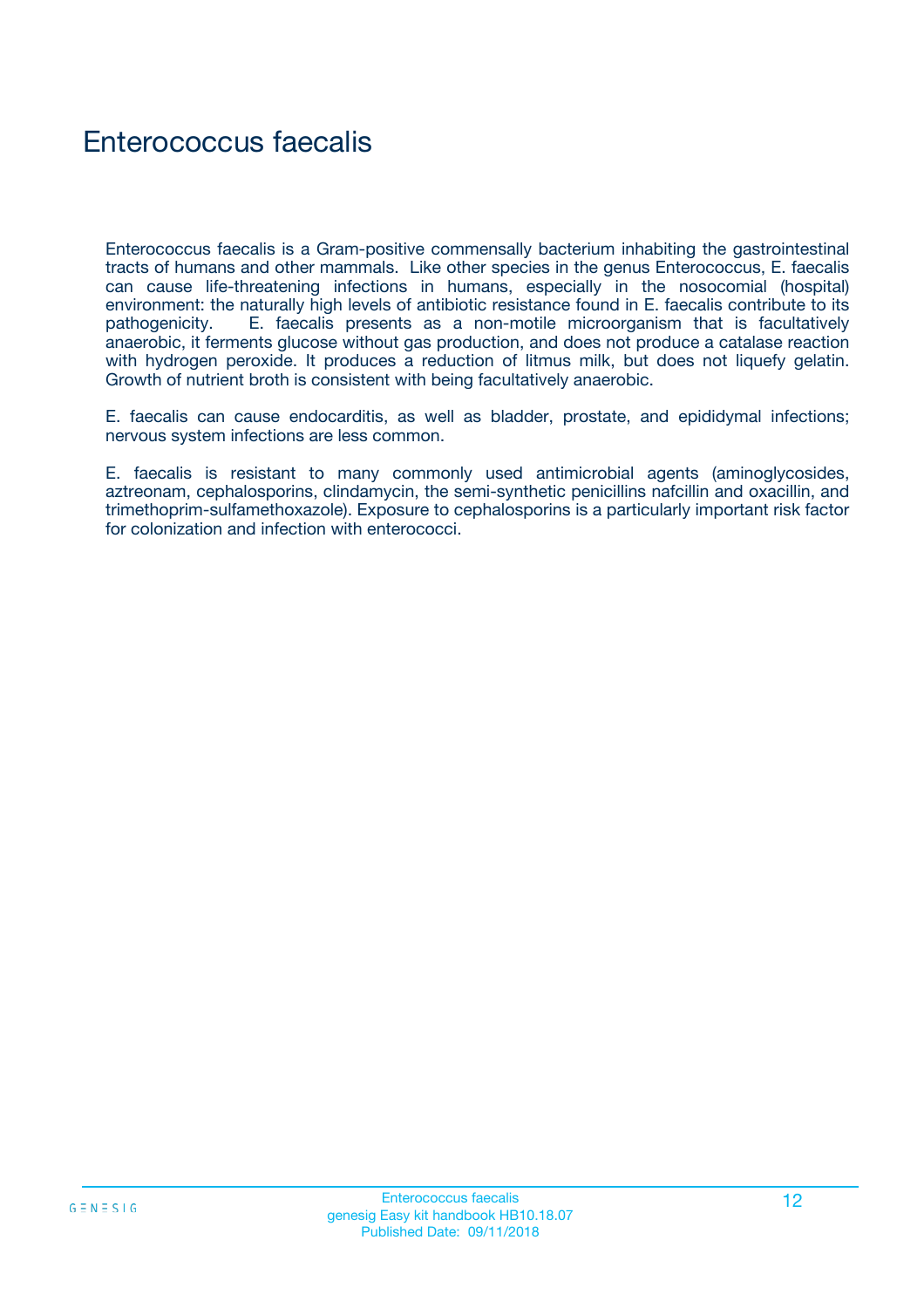# **Specificity**

The Primerdesign genesig Kit for Enterococcus faecalis (E.faecalis) genomes is designed for the in vitro quantification of E.faecalis genomes. The kit is designed to have a broad detection profile. Specifically, the primers represent 100% homology with over 95% of the NCBI database reference sequences available at the time of design.

The dynamics of genetic variation means that new sequence information may become available after the initial design. Primerdesign periodically reviews the detection profiles of our kits and when required releases new versions.

The primers have 100% homology with over 95% of reference sequences contained in the NCBI database, therefore have a very broad quantification profile.

If you require further information, or have a specific question about the detection profile of this kit then please send an e.mail to enquiry@primerdesign.co.uk and our bioinformatics team will answer your question.